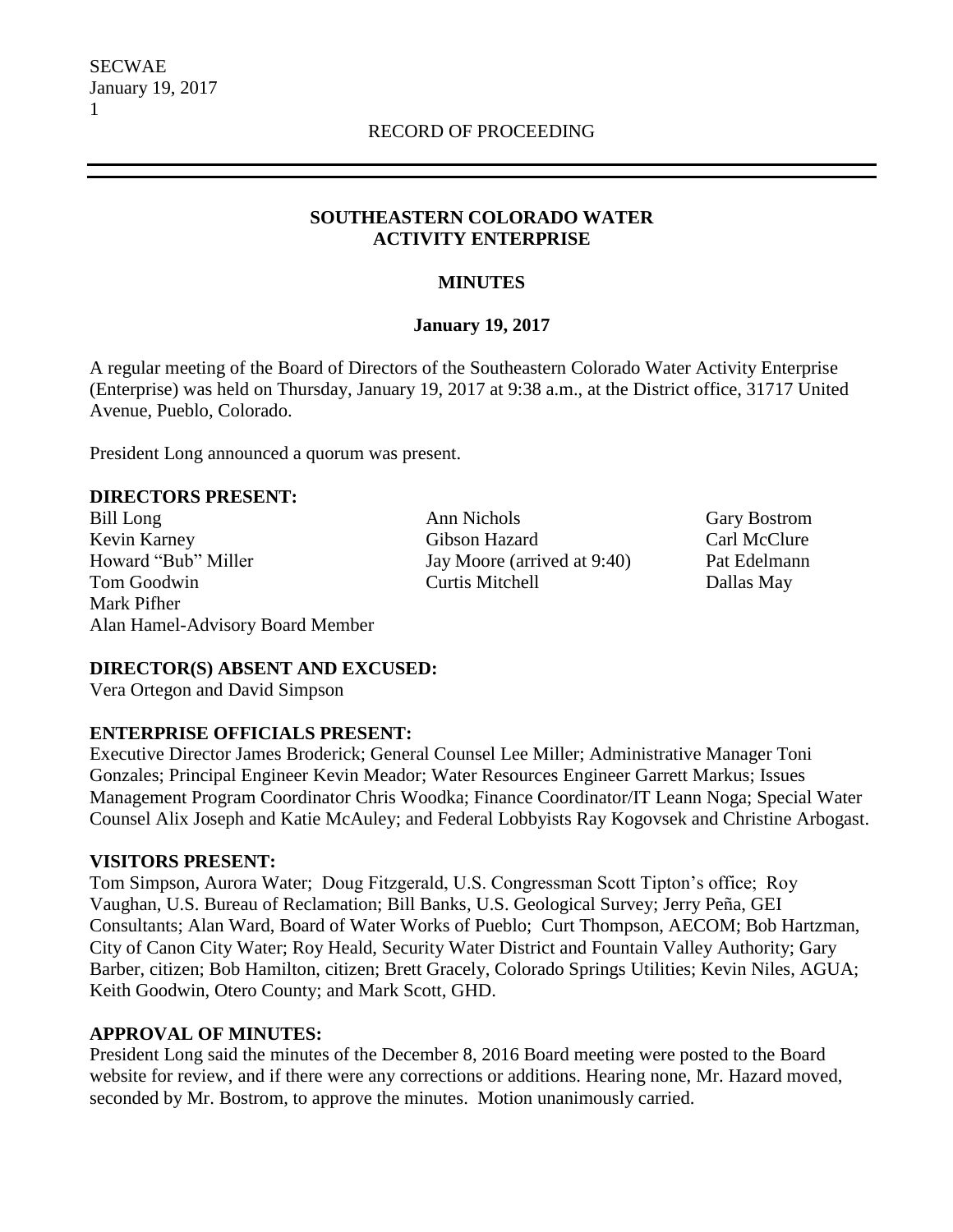## **FINANCE COMMITTEE REPORT:**

Treasurer Nichols reported the financial statements for November and draft December 2016 were posted to the Board website for review. Treasurer Nichols moved, seconded by Mr. Pifher, for acceptance of the November and draft December 2016 financial statements and payment of the January 2017 bills. Motion unanimously carried.

### **CONSENT ITEMS:**

None

## **PRESENTATIONS:**

FEDERAL LEGISLATION Christine Arbogast reported there was not much to report given the transition and new Congress.

Congressman Ryan Zinke of Montana is expected to be confirmed in the near future as Secretary of the Interior. It will be good to have a westerner who is familiar with rural water projects.

Second and third tier appointees like Assistant Secretary for Water and Science and Commissioner of Reclamation are not expected for a few weeks.

In addition, the government is operating under a Continuing Resolution until April 28 so we do not know what our final budget number for FY 17 will be. We will not know the proposed budget request for FY 18 until spring. Delegation is working to try to boost both numbers under the new Administration.

The Administration has pledged to roll back the Waters of the US rule, but people should understand that doing so requires an involved process and eliminating the rule cannot be done by a simple executive order.

Bill Long, James Broderick, and Christine Arbogast will be going to Washington, D.C. February 1 to talk to the Colorado delegation and their staffs.

### AVC AND EXCESS CAPACITY MASTER CONTRACT UPDATE

Chris Woodka reported shortly before the end of 2016, the District completed the Excess Capacity Master Contract (Master Contract) with Reclamation. This means that excess-capacity storage in Pueblo Reservoir will be managed by the District for the first time – something which has been envisioned since 1998.

The Master Contract required the completion of 16 subcontracts during the final two months of 2016, as well as payments for the storage of 6,525 acre-feet of water which totaled more than \$261,000. All of the loose ends came together on December 20, 2016. This allowed the District just enough time to get the contract signed in 2016.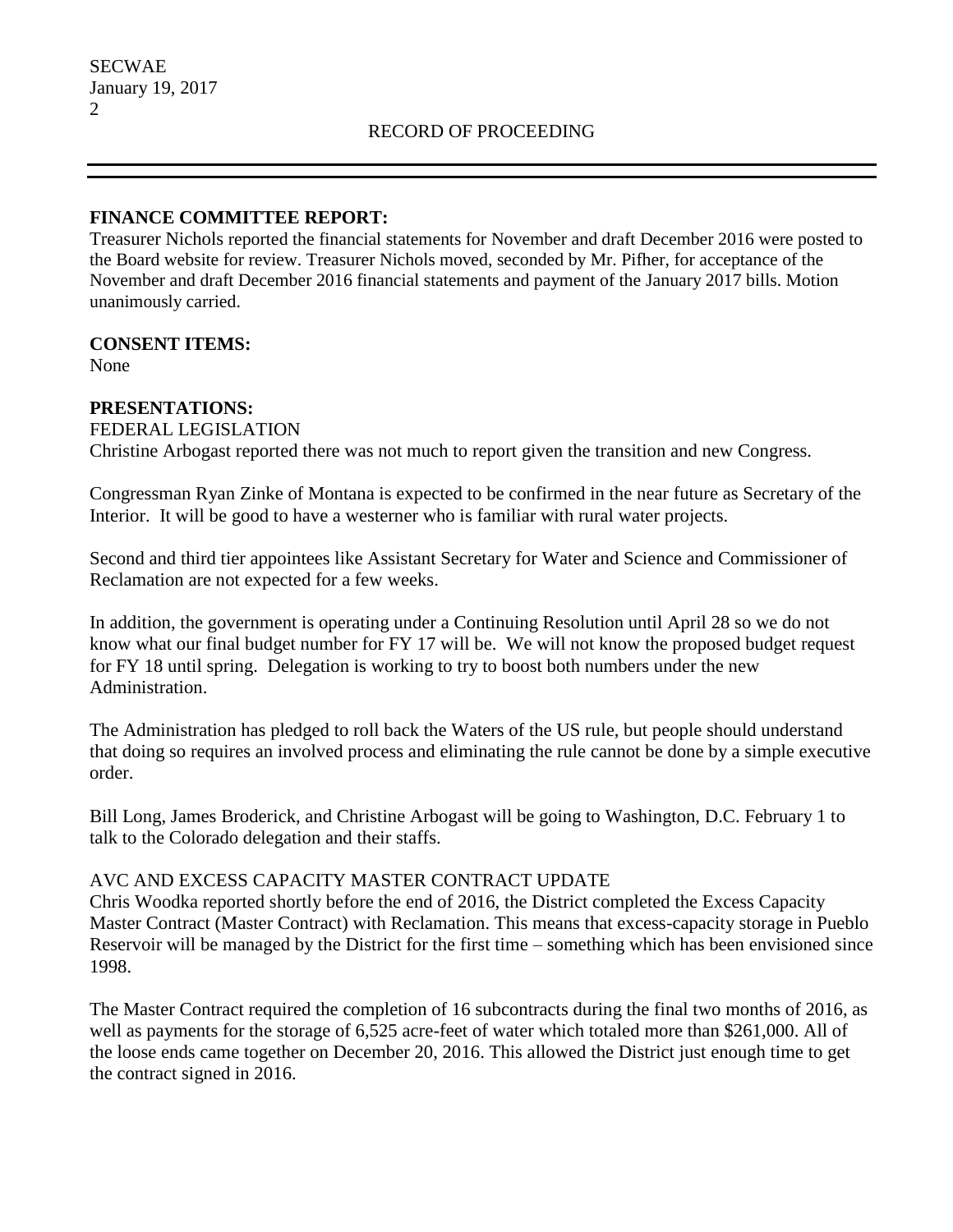# RECORD OF PROCEEDING

In recent weeks, the District's engineering staff has met with Reclamation on how the contracts will be administered. The amount of water stored by each participant and releases will continue to be administered by Reclamation, and monitored by the District. The District is primarily responsible for making sure the "colors" of water match the descriptions which were used in developing the Environmental Impact Statement for the Master Contract.

The District is still working with the remaining Master Contract participants to develop contracts that need to be in place prior to the initial operation of the Arkansas Valley Conduit.

### PUEBLO DAM HYDROELECTRIC PROJECT LOPP PRORESS REPORT

Kevin Meador provided the Board a copy of the Pueblo Dam Hydroelectric Project Lease of Power Privilege Progress Report-Updated January 19, 2017. Reviewing the following:

- Power Purchase Agreement
- Design Build Contract
- Project Financial Analysis Colorado Water Conservation Board Loan
- Work Permit Issued From Reclamation
- Upcoming Finance and Resource & Engineering Planning Committee Meetings

## **ACTION ITEMS:**

None

### **INFORMATION ITEMS:**

The Board was provided written material on the following topics, which were posted to the Board website:

• AVC and Excess Capacity Master Contract Update

## **OTHER BUSINESS MATTERS:**

President Long asked if there were any other matters to come before the meeting, and hearing none, adjourned the meeting at 10:08 a.m.

Respectfully submitted,

Toni Gonzales Administrative Manager

Secretary